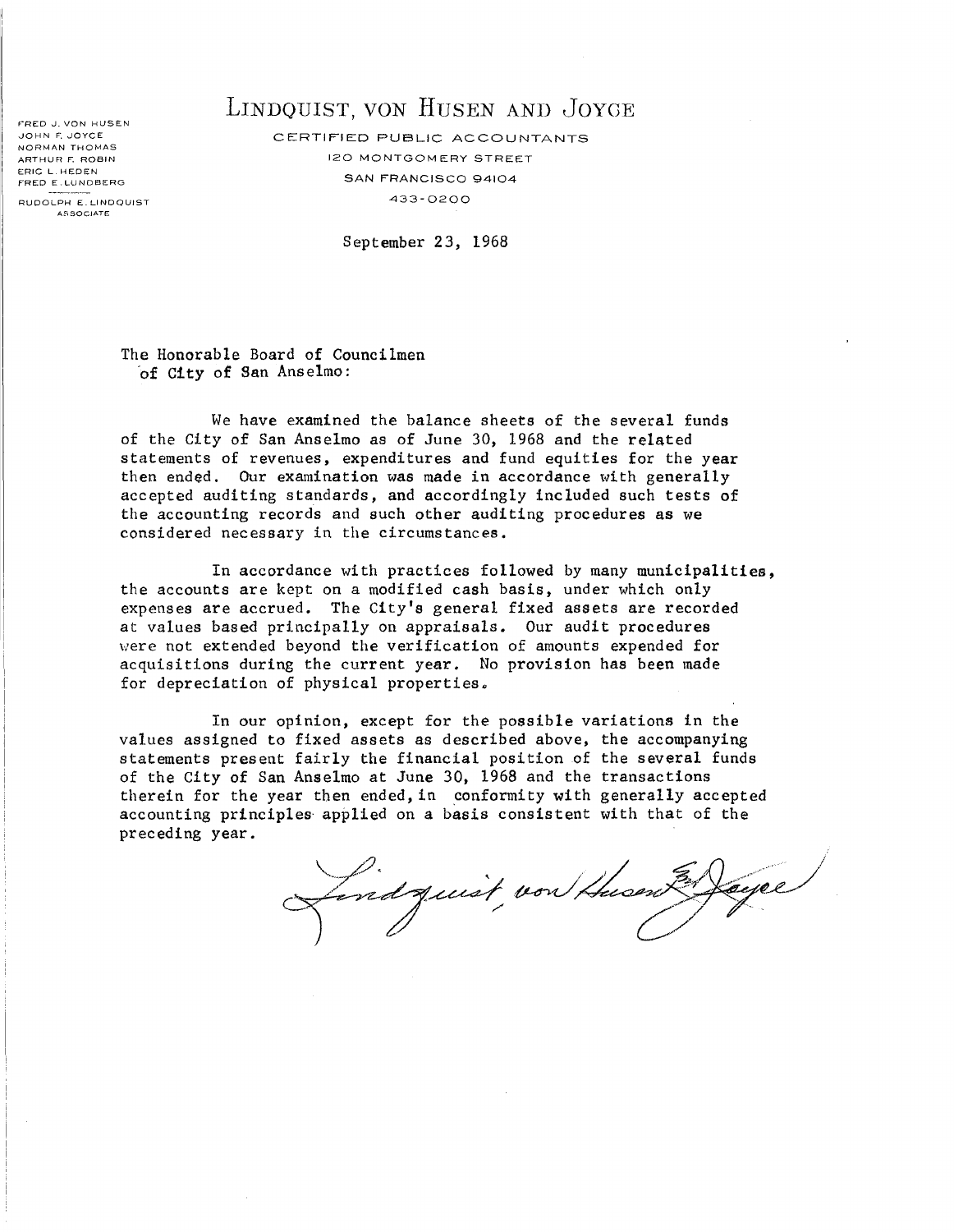#### TABLE OF CONTENTS

Accountants' Report

Comments Balance Sheet - All Funds Statement of Fund Equities Statement of Revenue - Estimated and Actual Statement of Expenditures and Encumbrances Compared with Appropriations Pages 3 and 4 Exhibit A Exhibit B Exhibit C Exhibit D

\* \* \* \* \* \* \* \* \* \* \* \* \* \* \* \* \* \* \* \* \*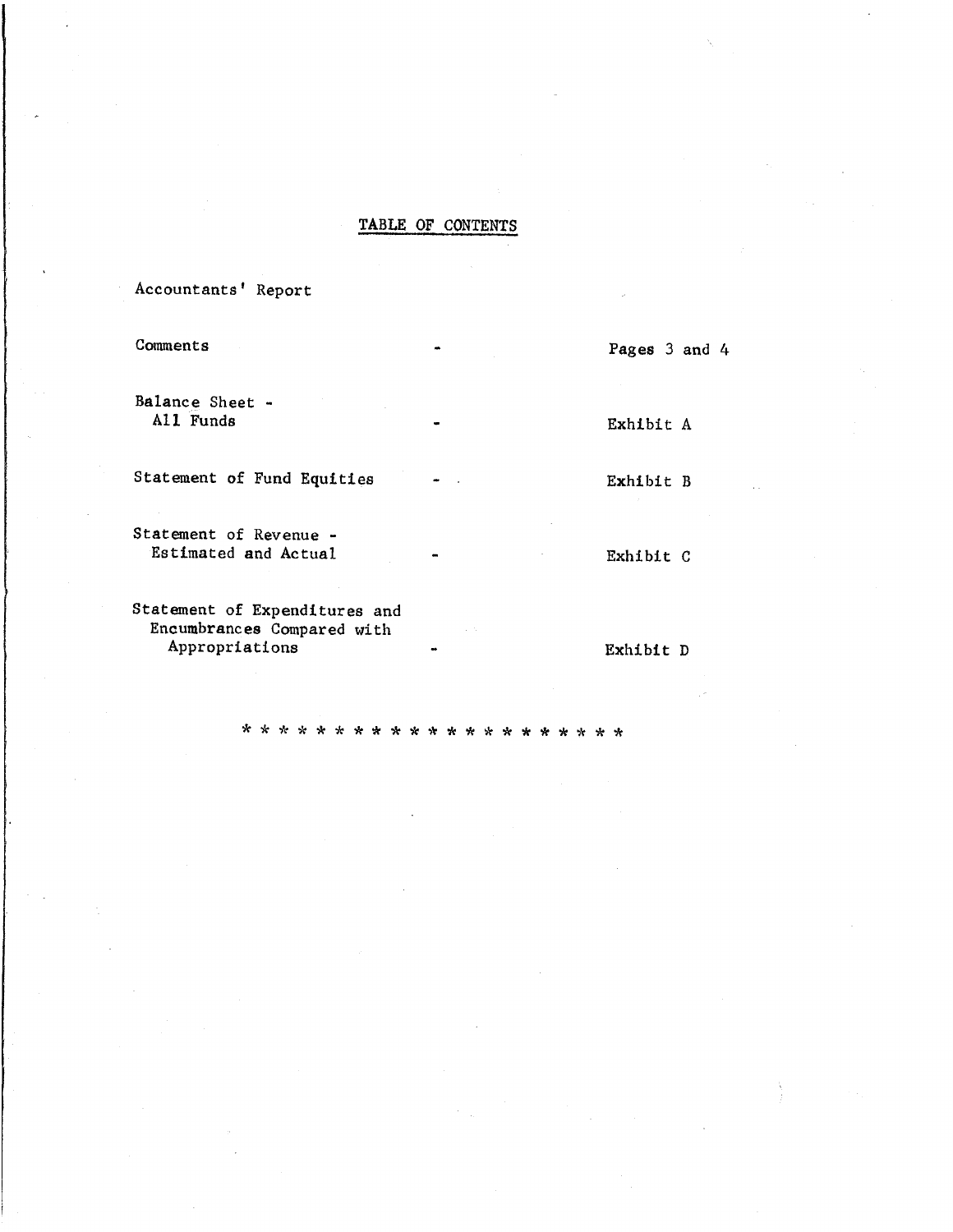#### CASH - \$467,178.05:

This balance consists of the following:

| Petty Cash:<br>City offices<br>Library                          | \$.<br>250.00<br>100.00 | $\ddot{\mathsf{s}}$<br>350.00 |
|-----------------------------------------------------------------|-------------------------|-------------------------------|
| Demand deposits:                                                |                         |                               |
| Wells Fargo Bank                                                | 15,084.99               |                               |
| Crocker-Citizens National Bank                                  | 1,500.00                |                               |
| Bank of America:                                                |                         |                               |
| Special assessment district                                     | 237.04                  |                               |
| Bail trust fund                                                 | 6.02                    | 16,828.05                     |
| Time deposits - Bank of America:<br>Maturity date July 11, 1968 |                         |                               |
| $5-1/2\%$ interest                                              | 200,000.00              |                               |
| Maturity date September 27, 1968                                |                         |                               |
| $5-3/4%$ interest                                               | 125,000.00              |                               |
| Maturity date December 15, 1968                                 |                         |                               |
| $5 - 7/8$ % interest                                            | 125,000.00              | 450,000.00                    |
| TOTAL                                                           |                         | \$467,178.05                  |
|                                                                 |                         |                               |

The City redeposited \$125,000 of the time deposit maturing on July 11, 1968 on a 30-day basis at  $5-1/2$  percent interest. The remainder, \$75,000, was deposited in the City's regular commercial account.

#### TAXES RECEIVABLE - \$527.01:

This account represents amounts due at June 30, 1968 for uncollected taxes which became delinquent before the tax collection function was assumed by the County of Marin. It was not considered practicable to determine delinquent taxes for later years on tax rolls being collected by the County of Marin. Taxes receivable have been fully reserved and therefore none of the uncollected taxes is included in revenue.

#### GENERAL FIXED ASSETS - \$1,032,882.93:

The City inventoried its general fixed assets during the 1961-62 fiscal year, assigned values thereto, and recorded the total valuation on its books. Land valuation was based on the County Assessor's appraisal for real estate tax purposes. The valuation of improvements was based on insurance appraisals. Equipment was valued at cost where such was ascertainable, and at appraised or estimated values where costs were not known.

Except for additions for which funds were expended during the year under review, we did not verify the individual valuations.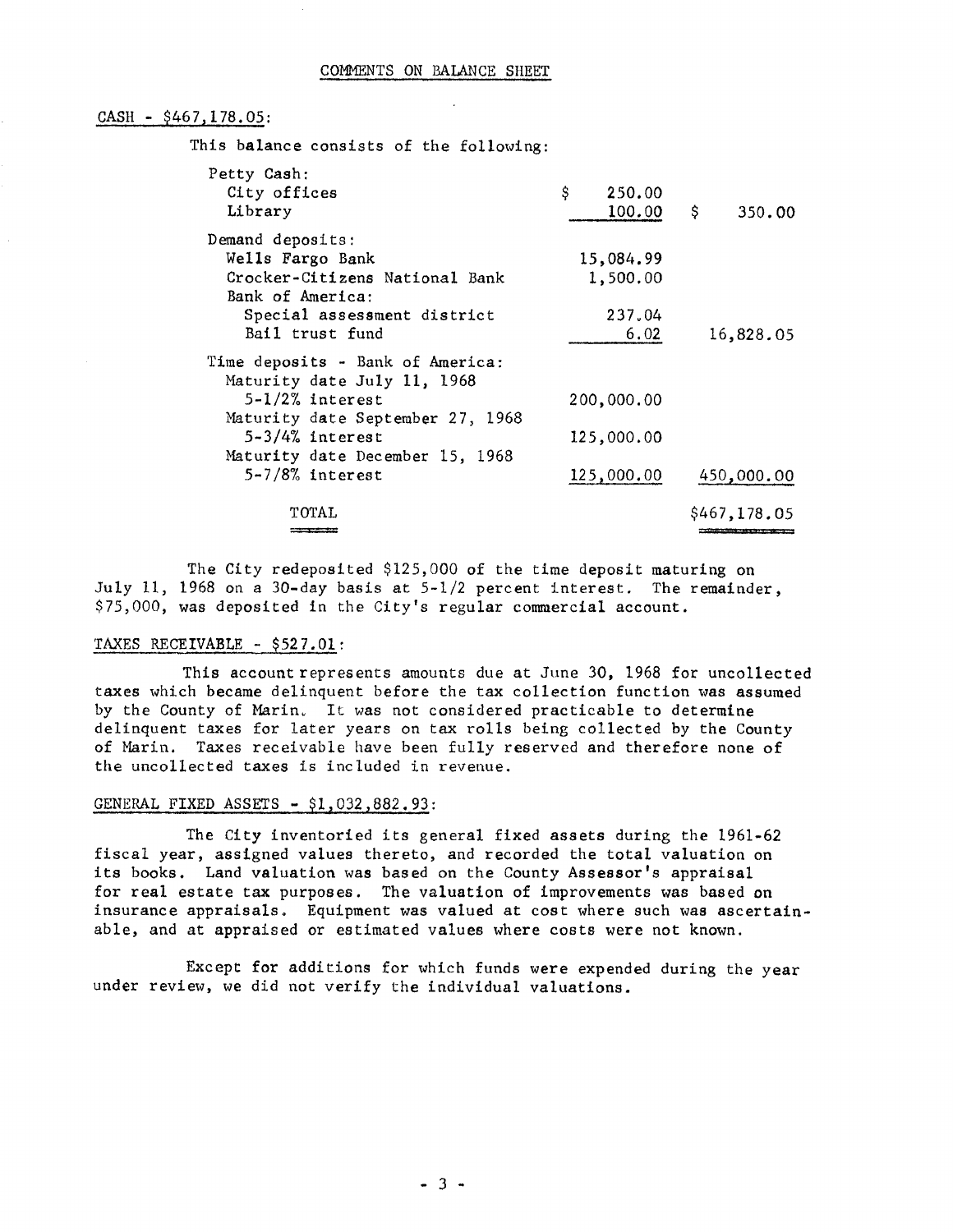#### ACCOUNTS PAYABLE \$15,633.43: RESERVE FOR ENCUMBRANCES - \$79,556.59:

Accounts payable consists of amounts due for materials and services furnished the City to June 30, 1968 which were unpaid at that date. The reserve for encumbrances represents outstanding purchase orders at June 30, 1968, the benefits of which were received after that date.

#### DEPOSIT TRUST FUNDS - \$5,483.88:

Of this amount, \$2,255.00 represents deposits received for street openings, etc., and will be taken into revenue when earned or refunded to the depositor. The balance of  $$3,228.88$  represents funds collected for use in the City's promotional and recreational activities.

#### GENERAL COMMENTS

#### BUDGETARY:

Actual revenues during the year were \$135,695.13 greater than those estimated, as shown in Exhibit C.

Expenditures for the year were \$77,494.05 less than appropriations, as shown in Exhibit D.

\* \* \* \* \* \* \* \* \* \* \* \* \* \* \* \* \* \* \*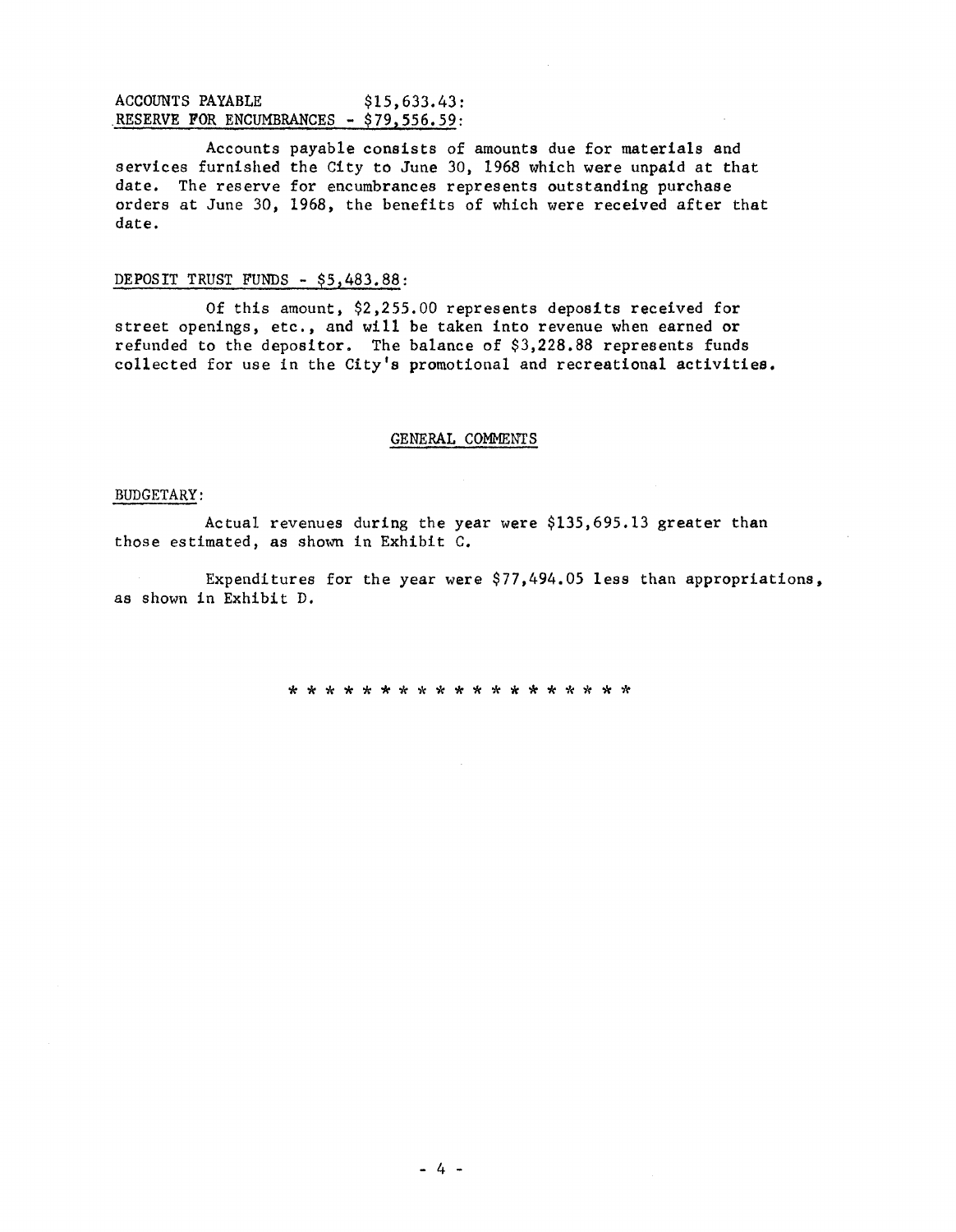### STATEMENT OF FUND EQUITIES

YEAR ENDED JUNE 30, 1968

|                                                                                                                                             | Total                                                                                    | General Fund                            | Library<br>Fund       | Park and<br>Recreation<br>$Fund -$ | Retirement<br>Fund | Gas Tax<br>Fund        | Capital<br>Improvements<br>Fund | Storm<br>Drains<br>Fund | Special<br>Assessment<br>District<br>Fund<br>$1959 - 1$ |
|---------------------------------------------------------------------------------------------------------------------------------------------|------------------------------------------------------------------------------------------|-----------------------------------------|-----------------------|------------------------------------|--------------------|------------------------|---------------------------------|-------------------------|---------------------------------------------------------|
| BALANCES, JULY 1, 1967                                                                                                                      | \$327,451.94                                                                             | \$202,914.93                            | \$15,749.26           | \$15,598.56                        | \$20,609.60        | \$40,097.02            | \$15,529.87                     | \$16,793.95             | \$158.75                                                |
| REVENUES:                                                                                                                                   |                                                                                          |                                         |                       |                                    |                    |                        |                                 |                         |                                                         |
| Taxes<br>Licenses and permits<br>Fines, forfeitures and penalties                                                                           | 690,894.38<br>35,045.66<br>28,546.96                                                     | 497,635.30<br>35,045.66<br>21,462.03    | 43.642.84<br>7,084.93 | 49,638.67                          | 69,956.99          |                        | 28,597.74                       | 1,422.84                |                                                         |
| Revenue from use of money and property<br>Revenue from other agencies<br>Charges for current services                                       | 17,038.80<br>223,722.92<br>52,636.87                                                     | 11,371.72<br>106,687.98<br>47,457.47    |                       |                                    | 5,179.40           | 5,283.26<br>117,034.94 |                                 |                         | 383.82                                                  |
| Other revenue                                                                                                                               | 47,443.36                                                                                | 39,840.39                               |                       | 5,980.29                           |                    | 1,622.68               |                                 |                         |                                                         |
| Total revenues                                                                                                                              | 1,095,328.95                                                                             | 759,500.55                              | 50,727.77             | 55,618.96                          | 75,136.39          | 123,940.88             | 28,597.74                       | 1,422.84                | 383.82                                                  |
| Fund transfers                                                                                                                              |                                                                                          | 221,700.35                              |                       |                                    |                    | (221, 700.35)          |                                 |                         |                                                         |
| Total available                                                                                                                             | 1,422,780.89                                                                             | 1,184,115.83                            | 66,477.03             | 71,217.52                          | 95,745.99          | (57, 662.45)           | 44, 127.61                      | 18,216.79               | 542.57                                                  |
| EXPENDITURES:                                                                                                                               |                                                                                          |                                         |                       |                                    |                    |                        |                                 |                         |                                                         |
| General government<br>Public safety<br>Public works<br>Library<br>Parks and recreation<br><b>Retirement</b><br>Special assessment districts | 76,598.85<br>463, 353, 74<br>495,455.42<br>52,250.44<br>57,434.71<br>64,970.79<br>305.53 | 76,598.85<br>463, 353, 74<br>467.252.14 | 52,250.44             | 57,434.71                          | 64,970.79          |                        | 23, 143.82                      | 5,059.46                | 305.53                                                  |
| Total expenditures                                                                                                                          | 1,210,369.48                                                                             | 1,007,204.73                            | 52,250.44             | 57,434.71                          | 64,970.79          |                        | 23,143.82                       | 5,059.46                | 305.53                                                  |
| Adjustments of prior year<br>encumbrances and expenditures                                                                                  | (153, 427.68)                                                                            | 200.15                                  | (287.76)              | 396.87                             |                    | (153, 736, 94)         |                                 |                         |                                                         |
| Adjusted expenditures                                                                                                                       | 1,056,941.76                                                                             | 1,007,404.88                            | 51,962.68             | 57,831.58                          | 64,970.79          | (153, 736.94)          | 23, 143.82                      | 5,059.46                | 305.53                                                  |
| BALANCES, JUNE 30, 1968                                                                                                                     | 365,839.09<br>s.                                                                         | \$176.710.95                            | \$14,514.35           | \$13,385.94                        | \$30,775.20        | 96,074.49<br>s         | \$20,983.79                     | \$13,157.33             | \$237.04                                                |

EXHIBIT B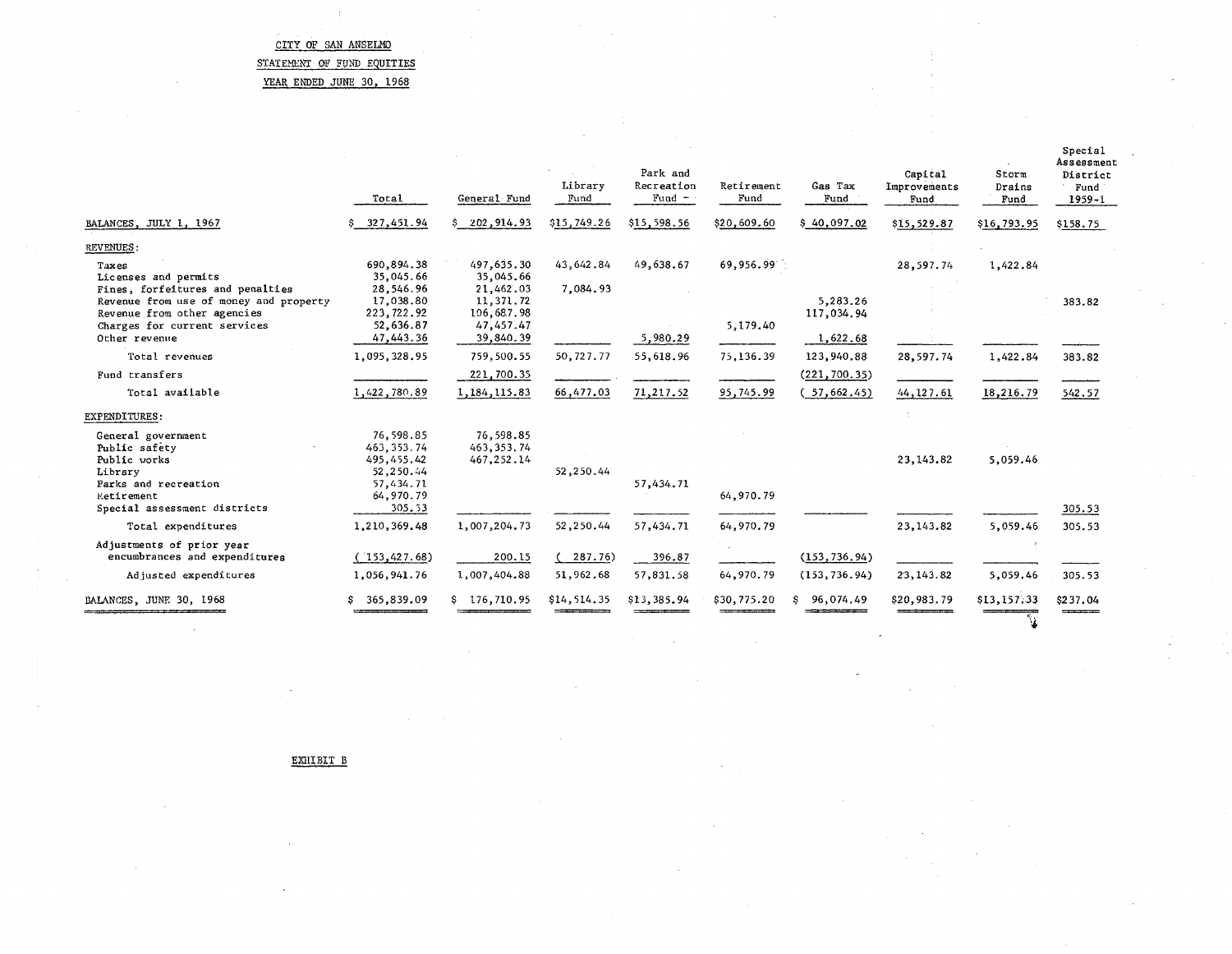BAlANCE SHEET - ALL FUNDS

JUNE 30, 1968

|                                                                                                                       | Total                                                        | General<br>Fund                                                                                                                                                                                                                                      | Library<br>Fund                  | Park and<br>Recreation<br>Fund | Retirement<br>Fund                                     | Gas Tax<br>Fund | Capital<br>Improvements<br>Fund    | Storm<br>Drains<br>Fund                   | Special<br>Assessment<br>District<br>Fund<br>1959-1       | General Fixe<br>Assets                                                                                                         |
|-----------------------------------------------------------------------------------------------------------------------|--------------------------------------------------------------|------------------------------------------------------------------------------------------------------------------------------------------------------------------------------------------------------------------------------------------------------|----------------------------------|--------------------------------|--------------------------------------------------------|-----------------|------------------------------------|-------------------------------------------|-----------------------------------------------------------|--------------------------------------------------------------------------------------------------------------------------------|
| ASSETS                                                                                                                |                                                              |                                                                                                                                                                                                                                                      |                                  |                                |                                                        |                 |                                    |                                           |                                                           |                                                                                                                                |
| Cash<br>Taxes receivable<br>Accounts receivable<br>General fixed assets                                               | 467,178.05<br>S.<br>572.01<br>57.68<br>1,032,882.93          | \$269,856.92<br>572.01<br>57.68                                                                                                                                                                                                                      | \$17,384.14                      | \$18,159.08                    | \$30,775.20                                            | \$96,074.49     | \$20,983.79                        | \$13,707.39                               | \$237.04                                                  | \$1,032,882.93                                                                                                                 |
|                                                                                                                       |                                                              |                                                                                                                                                                                                                                                      |                                  |                                |                                                        |                 |                                    |                                           |                                                           |                                                                                                                                |
| TOTALS<br>-----------                                                                                                 | \$1,500,690.67<br><b>CONTRACTOR</b> CONTRACTOR               | \$270,486.61                                                                                                                                                                                                                                         | \$17,384.14                      | \$18,159.08                    | \$30,775.20                                            | \$96,074.49     | \$20,983.79                        | \$13,707.39                               | \$237.04<br><b>The Committee of Street, The Committee</b> | \$1,032,882.93                                                                                                                 |
| LIABILITIES, RESERVES<br>AND SURPLUS                                                                                  |                                                              |                                                                                                                                                                                                                                                      |                                  |                                |                                                        |                 |                                    |                                           |                                                           |                                                                                                                                |
| Accounts payable<br>Reserve for encumbrances<br>Membership deposits<br>Deposit trust funds<br>Reserve for receivables | 15,633.43<br>.s<br>79,556.59<br>309.00<br>5,483.88<br>629.69 | \$13,449.17<br>74,750.00<br>4,690.78<br>629.69                                                                                                                                                                                                       | \$1,131.15<br>1,329.64<br>309.00 | 503.09<br>3,476.95<br>793.10   |                                                        |                 |                                    | 550.02<br>S.                              |                                                           |                                                                                                                                |
| Reserve for imprest funds<br>Investment in fixed assets<br>Appropriated fund balances<br>Unappropriated surplus       | 356.02<br>1,032,882.93<br>237.04<br>365,602.09               | 256.02<br>176,710.95                                                                                                                                                                                                                                 | 100.00<br>14,514.35              | 13, 385.94                     | \$30,775.20                                            | \$96,074.49     | \$20,983.79                        | 13, 157. 37                               | \$237.04                                                  | \$1,032,882.93                                                                                                                 |
| TOTALS<br>-------                                                                                                     | \$1,500,690.67                                               | \$270,486.61<br><u> 1970 - Johann Amerikaanse Staatsburg van die Staatsburg van die Staatsburg van die Staatsburg van die Staatsburg van die Staatsburg van die Staatsburg van die Staatsburg van die Staatsburg van die Staatsburg van die Staa</u> | \$17,384.14                      | \$18,159.08                    | \$30,775.20<br><b>Commission Commission Commission</b> | \$96,074.49     | \$20,983.79<br>___________________ | \$13,707.39<br>10000000000000000000000000 | ----------<br>\$237.04<br>------                          | \$1,032,882.93<br>and the control of the control of the control of the control of the control of the control of the control of |

**,j.** 

EXHIBIT A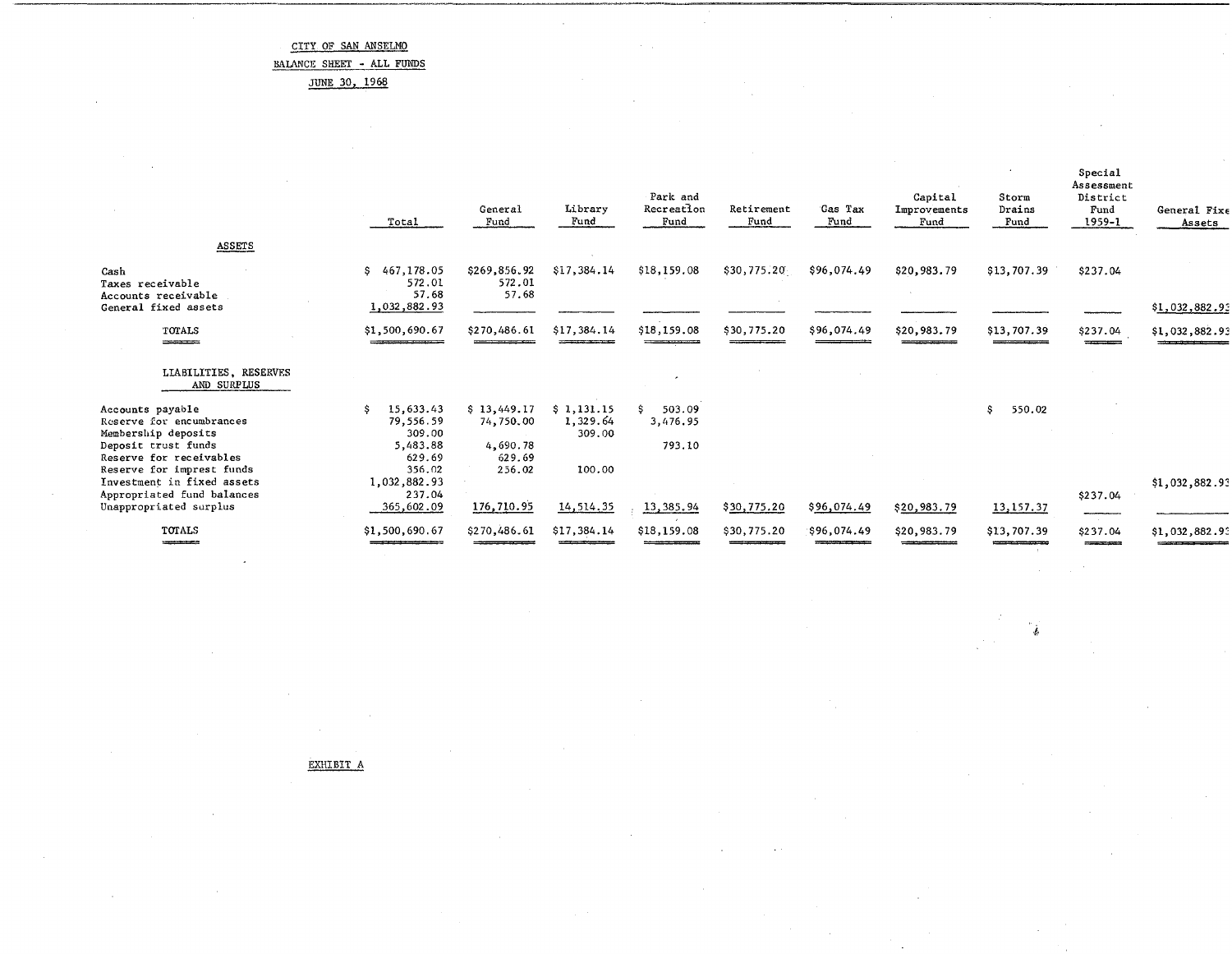# STATEMENT OF REVENUE - ESTIMATED AND ACTUAL

## YEAR ENDED JUNE 30, 1968

|                                    |                         |                         | <b>Excess</b>         |
|------------------------------------|-------------------------|-------------------------|-----------------------|
|                                    | Estimated               | Actual                  | (Deficiency)          |
| GENERAL FUND:                      |                         |                         |                       |
|                                    |                         |                         |                       |
| Taxes:                             |                         |                         |                       |
| Property taxes:                    |                         |                         | \$.                   |
| Current year                       | \$343,179.00            | \$344,076.91            | 897.91                |
| Prior years<br>Sales and use taxes | 11,092.00<br>100,000.00 | 17,129.40<br>120,089.20 | 6,037.40<br>20,089.20 |
| Franchises                         | 14,000.00               | 15,256.33               | 1,256.33              |
| Transfer tax                       |                         | 1,083.46                | 1,083.46              |
|                                    |                         |                         |                       |
|                                    | 468,271.00              | 497,635.30              | 29, 364.30            |
| Licenses and permits:              |                         |                         |                       |
| Business licenses                  | 23,000.00               | 22,098.25               | 901.75)<br>€          |
| Animal licenses                    | 3,500.00                | 4,093.00                | 593.00                |
| Permits                            | 6,800.00                | 8,854.41                | 2,054.41              |
|                                    | 33,300.00               | 35,045,66               | 1,745.66              |
|                                    |                         |                         |                       |
| Fines, forfeitures and penalties:  |                         |                         |                       |
| Vehicle code fines                 | 12,000.00               | 13,611.35               | 1,611.35              |
| Other court fines                  | 7,300.00                | 7,850.68                | 550.68                |
|                                    | 19,300.00               | 21,462.03               | 2,162.03              |
| Revenue from use of                |                         |                         |                       |
| money and property:                |                         |                         |                       |
| Interest                           |                         | 9,071.72                | 9,071.72              |
| Rental                             | 2,300.00                | 2,300.00                |                       |
|                                    | 2,300.00                | 11,371.72               | 9,071.72              |
|                                    |                         |                         |                       |
| Revenue from other agencies:       |                         |                         |                       |
| Cigarette tax                      |                         | 15,012.99               | 15,012.99             |
| Alcoholic beverage license fees    | 5,500.00                | 7,411.82                | 1,911.82              |
| Motor vehicle in-lieu tax          | 82,000.00               | 83,809.93               | 1,809.93              |
| Trailer coach in-lieu tax          | 400.00                  | 453.24                  | 53.24                 |
|                                    | 87,900.00               | 106,687.98              | <u>18,787.98</u>      |
| Charges for current service:       |                         |                         |                       |
| Sleepy Hollow Fire District        | 41,000.00               | 46,687.47               | 5,687.47              |
| Zoning and subdivision fees        | 300.00                  | <u>770.00</u>           | 470.00                |
|                                    | 41,300.00               | 47,457.47               | 6,157.47              |
|                                    |                         |                         |                       |
| Other income                       | 6,000.00                | <u>39,840.39</u>        | 33,840.39             |
| Total general fund - forward       | 658,371.00              | 759,500.55              | 101, 129.55           |

### EXHIBIT C - (CONTINUED)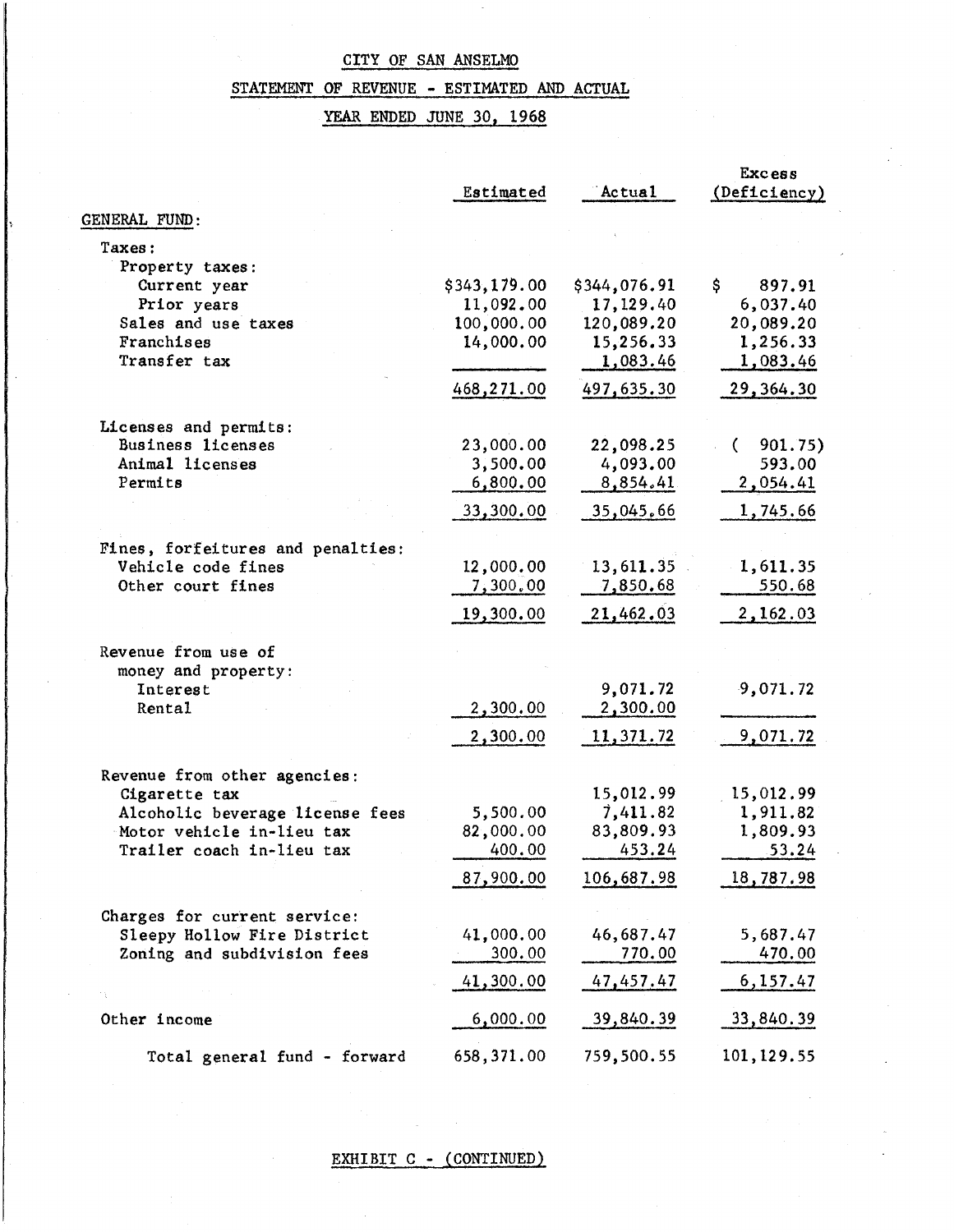## STATEMENT OF REVENUE - ESTIMATED AND ACTUAL

YEAR ENDED JUNE 30, 1968

|                                 | Estimated    | Actual       | Excess<br>(Deficiency) |
|---------------------------------|--------------|--------------|------------------------|
| Brought forward                 | \$658,371.00 | \$759,500.55 | \$101,129.55           |
| LIBRARY FUND:                   |              |              |                        |
| Property taxes:                 |              |              |                        |
| Current year                    | 41,460.00    | 41,573.18    | 113.18                 |
| Prior years                     | 1,340.00     | 2,069.66     | 729.66                 |
| Library fines and rentals       | 7,000.00     | 7,084,93     | 84.93                  |
| Total library fund              | 49,800.00    | 50,727.77    | 927.77                 |
| PARK AND RECREATION FUND:       |              |              |                        |
| Property taxes:                 |              |              |                        |
| Current year                    | 47,175.00    | 47,284.67    | 109.67                 |
| Prior years                     | 1,524.00     | 2,354.00     | 830.00                 |
| Other income                    | 4,000.00     | 5,980.29     | 1,980.29               |
| Total park and recreation fund  | 52,699.00    | 55,618.96    | 2,919.96               |
| RETIREMENT FUND:                |              |              |                        |
| Property taxes                  |              |              |                        |
| Current year                    | 66,464.00    | 66,639.43    | 175.43                 |
| Prior years                     | 2,148.00     | 3,317.56     | 1,169.56               |
| Sleepy Hollow Fire District     | 4,000.00     | 5,179.40     | 1,179.40               |
| Total retirement fund           | 72,612.00    | 75,136.39    | 2,524.39               |
| GAX TAX FUND:                   |              |              |                        |
| Construction and maintenance -  |              |              |                        |
| matching funds not required     | 52,140.00    | 69,290.43    | 17,150.43              |
| Construction and maintenance -  |              |              |                        |
| matching funds required         | 42,000.00    | 44,744.51    | 2,744.51               |
| Engineering                     | 3,000.00     | 3,000.00     |                        |
| Interest                        |              | 5,283.26     | 5,283.26               |
| Other income                    |              | 1,622.68     | 1,622.68               |
| Total gas tax fund              | 97,140.00    | 123,940.88   | 26,800.88              |
| CAPITAL IMPROVEMENTS FUND:      |              |              |                        |
|                                 |              |              |                        |
| Property taxes:                 |              | 26,447.97    |                        |
| Current year                    | 26,374.00    |              | 73.97                  |
| Prior years                     | 852.00       | 1,316.67     | 464.67                 |
| Interest                        |              | 833.10       | 833.10                 |
| Total capital improvements fund | 27,226.00    | 28,597.74    | 1,371.74               |
| Carried forward                 | 957,848.00   | 1,093,522.29 | 135,674.29             |

 $\ddot{\phantom{1}}$ 

 $\sim$ 

### EXHIBIT C (CONTINUED)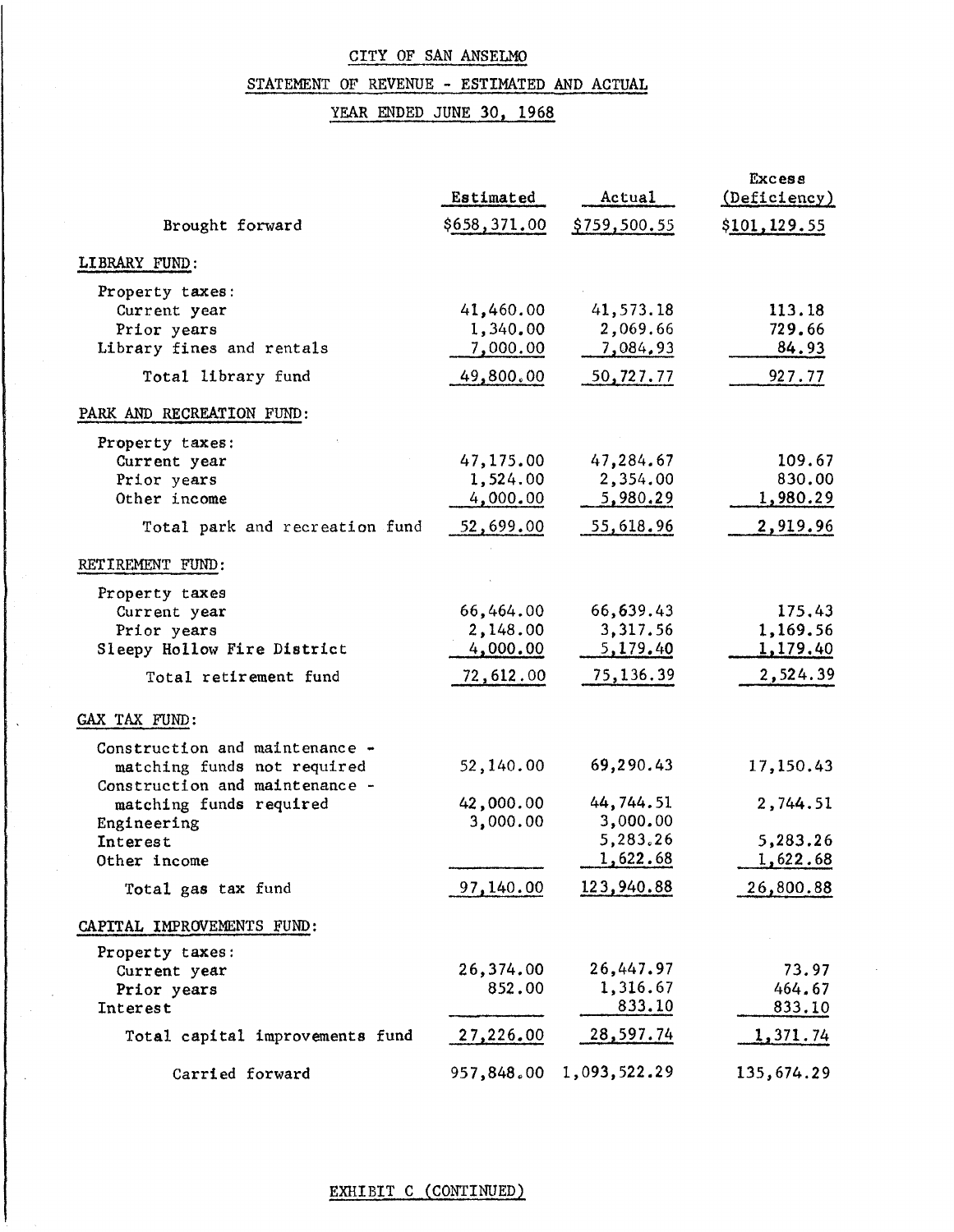### STATEMENT OF REVENUE - ESTIMATED AND ACTUAL

# YEAR ENDED JUNE 30, 1968

|                                               | Estimated         | Actual            | Excess<br>(Deficiency) |
|-----------------------------------------------|-------------------|-------------------|------------------------|
| Brought forward                               | \$957,848.00      | \$1,093,522.29    | \$135,674.29           |
| STORM DRAINS FUND:                            |                   |                   |                        |
| Property taxes:<br>Current year<br>Prior year | 1,358.00<br>44.00 | 1,355.36<br>67.48 | 2.64)<br>23.48         |
| Total storm drains fund                       | 1,402.00          | 1,422.84          | 20.84                  |
| Total revenue - city funds                    | \$959,250.00      | 1,094,945.13      | \$135,695.13           |
| SPECIAL ASSESSMENT<br>DISTRICT FUND 1959-1:   |                   |                   |                        |
| Principal, interest and penalties             |                   | 383.82            |                        |
| TOTAL                                         |                   | \$1,095,328.95    |                        |
|                                               |                   |                   |                        |